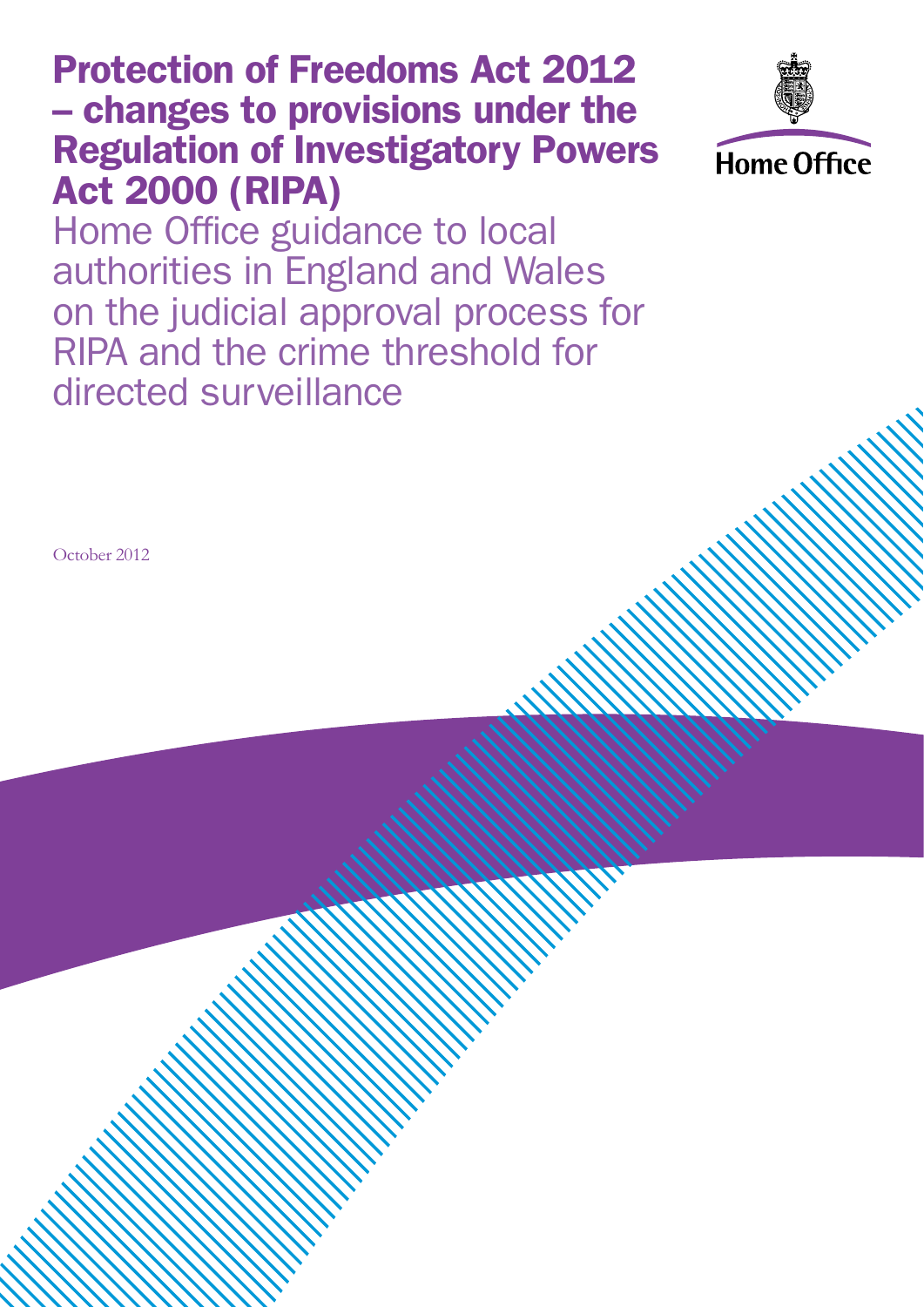### **Contents**

| Annex A:<br>Flowchart - Local Authority procedure: application to a justice of the peace<br>Annex B:<br>Annex C: |  |
|------------------------------------------------------------------------------------------------------------------|--|
|                                                                                                                  |  |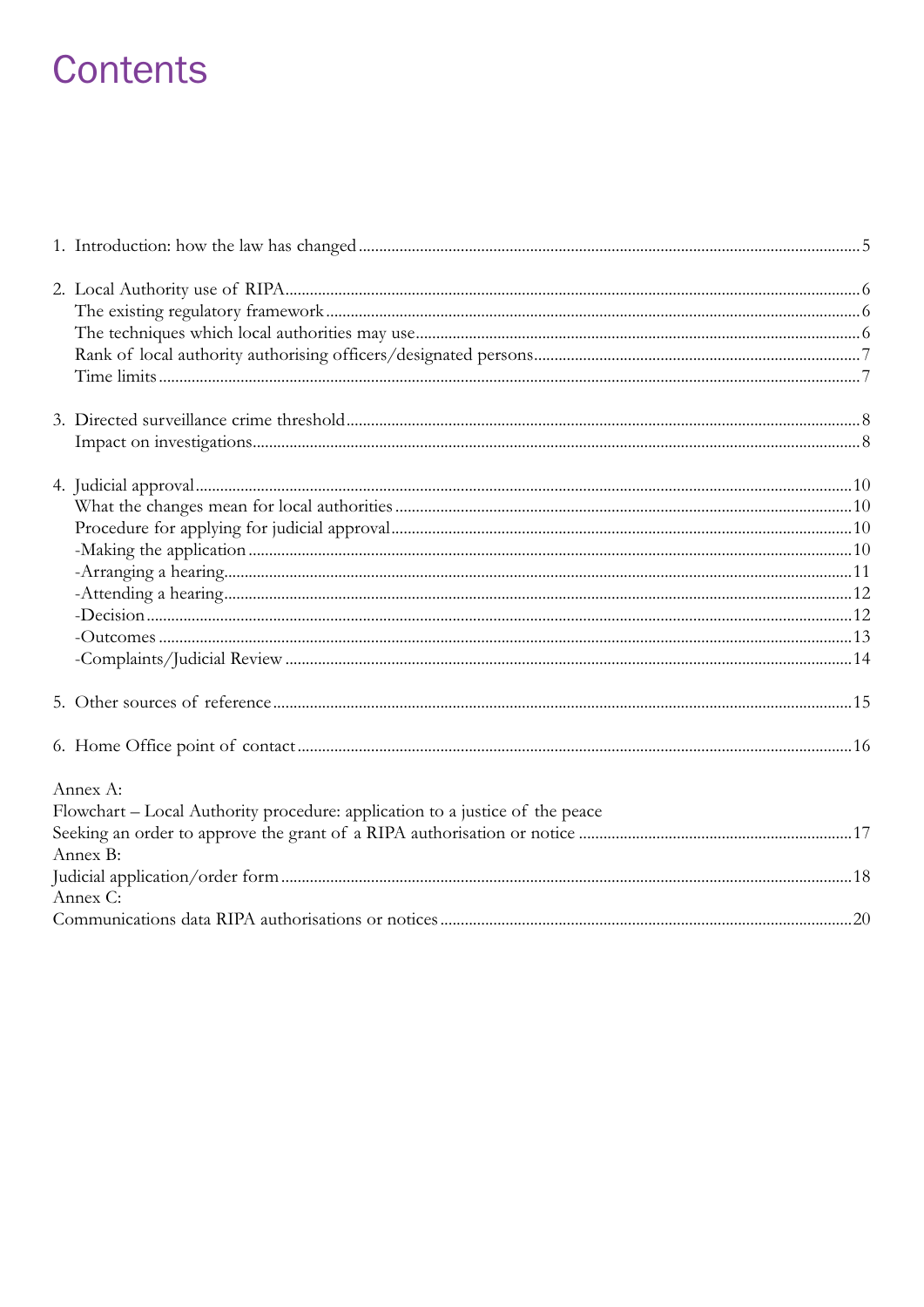## 1. INTRODUCTION: HOW THE LAW HAS CHANGED

- 1. On 1 November 2012 two significant changes will take effect governing how local authorities use RIPA.
	- **• Approval of Local Authority Authorisations under RIPA by a Justice of the Peace**: The amendments in the Protection of Freedoms Act 2012<sup>1</sup> will mean that local authority authorisations and notices under RIPA for the use of particular covert techniques can only be given effect once an order approving the authorisation or notice has been granted by a Justice of the Peace (JP).
	- **• Directed surveillance crime threshold**: Amendments to the Regulation of Investigatory Powers (Directed Surveillance and Covert Human Intelligence Sources) Order 2010 ("the 2010 Order")<sup>2</sup> mean that a local authority can now only grant an authorisation under RIPA for the use of directed surveillance where the local authority is investigating particular types of criminal offences. These are criminal offences which attract a maximum custodial sentence of six months or more or criminal offences relating to the underage sale of alcohol or tobacco.
- 2. This guidance is non-statutory but provides advice on how local authorities can best approach these changes in law and the new arrangements that need to be put in place to implement them effectively. It is supplementary to the legislation and to the statutory Codes of Practice. If a local authority has any doubts about the new regime they should consult their legal advisers. This guidance is intended for local authority investigation teams that may use covert techniques, including Trading Standards, Environmental Health and Benefit Fraud Officers. However, it will also be of use to authorising officers and designated persons and to those who oversee the use of investigatory techniques in local authorities including elected members.
- 3. Separate guidance is available for Magistrates' Courts in England and Wales and local authorities in Scotland.

<sup>1</sup> Sections 37 and 38 of the Protection of Freedoms Act 2012 amend RIPA and will come into force on 1 November 2012.

<sup>2</sup> The Regulation of Investigatory Powers (Directed Surveillance and Covert Human Intelligence Sources) Order 2010 [SI 2010/521] will be amended by the Regulation of Investigatory Powers (Directed Surveillance and Covert Human Intelligence Sources) (Amendment) Order 2012 [SI 2012/1500] on 1 November 2012. See Section 5 for links.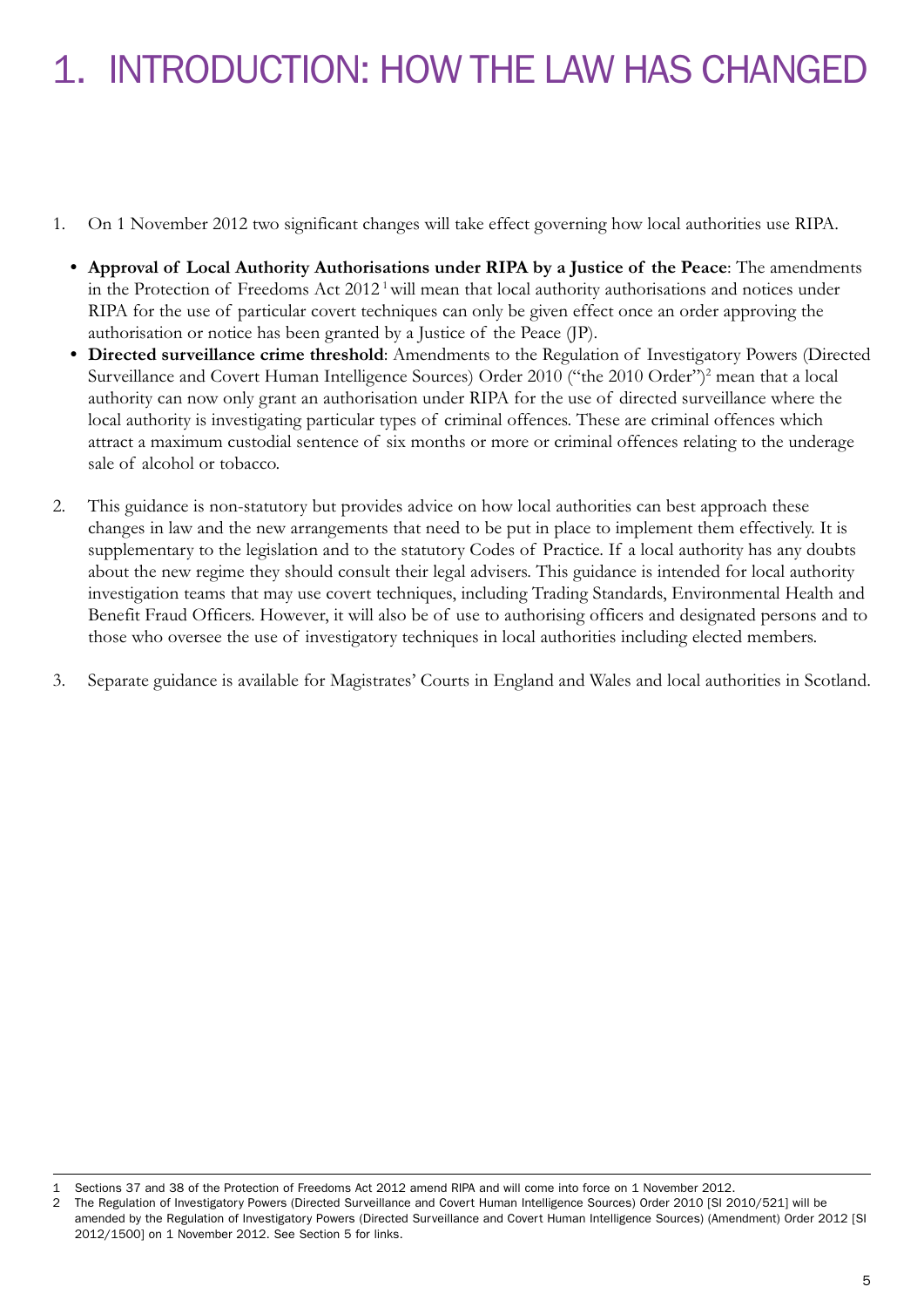# 2. LOCAL AUTHORITY USE OF RIPA

#### THE EXISTING REGULATORY FRAMEWORK

- 4. RIPA sets out a regulatory framework for the use of covert investigatory techniques by public authorities. RIPA does not provide any powers to carry out covert activities. If such activities are conducted by council officers, then RIPA regulates them in a manner that is compatible with the European Convention on Human Rights (ECHR), particularly Article 8, the right to respect for private and family life.
- 5. RIPA limits local authorities to using three covert techniques (details set out below) for the purpose of preventing or detecting crime or preventing disorder.
- 6. Use of these techniques has to be authorised internally by an authorising officer or a designated person. They can only be used where it is considered necessary (e.g. to investigate a suspected crime or disorder) and proportionate (e.g. balancing the seriousness of the intrusion into privacy against the seriousness of the offence and whether the information can be obtained by other means). The relevant Codes of Practice should be referred to for further information on the scope of powers, necessity and proportionality.<sup>3</sup>

#### THE TECHNIQUES WHICH LOCAL AUTHORITIES MAY USE

- 7. **Directed surveillance** is essentially covert surveillance in places other than residential premises or private vehicles<sup>4</sup>.
- 8. Local authorities cannot conduct 'intrusive' surveillance (i.e. covert surveillance carried out in residential premises or private vehicles<sup>5</sup>) under the RIPA framework.
- 9. A **covert human intelligence source (CHIS) includes** undercover officers, public informants and people who make test purchases.
- 10. **Communications data** (CD) is the 'who', 'when' and 'where' of a communication, but not the 'what' (i.e. the content of what was said or written). RIPA groups CD into three types:
	- 'traffic data' (which includes information about where the communications are made or received);
	- • 'service use information' (such as the type of communication, time sent and its duration); and
	- • 'subscriber information' (which includes billing information such as the name, address and bank details of the subscriber of telephone or internet services).
- 11. Under RIPA a local authority can only authorise the acquisition of the less intrusive types of CD: service use and subscriber information. Under **no circumstances** can local authorities be authorised to obtain traffic data under RIPA.
- 12. Local authorities are **not** permitted to intercept the content of any person's communications and it is an offence to do so without lawful authority.

<sup>3</sup> See section 5 for links to the relevant legislation and codes of practice.

<sup>4</sup> Further information on directed surveillance can be found in the Covert Surveillance and Property Interference Code of Practice.

<sup>5</sup> Places where legal consultations are likely to take place will also be treated as intrusive surveillance.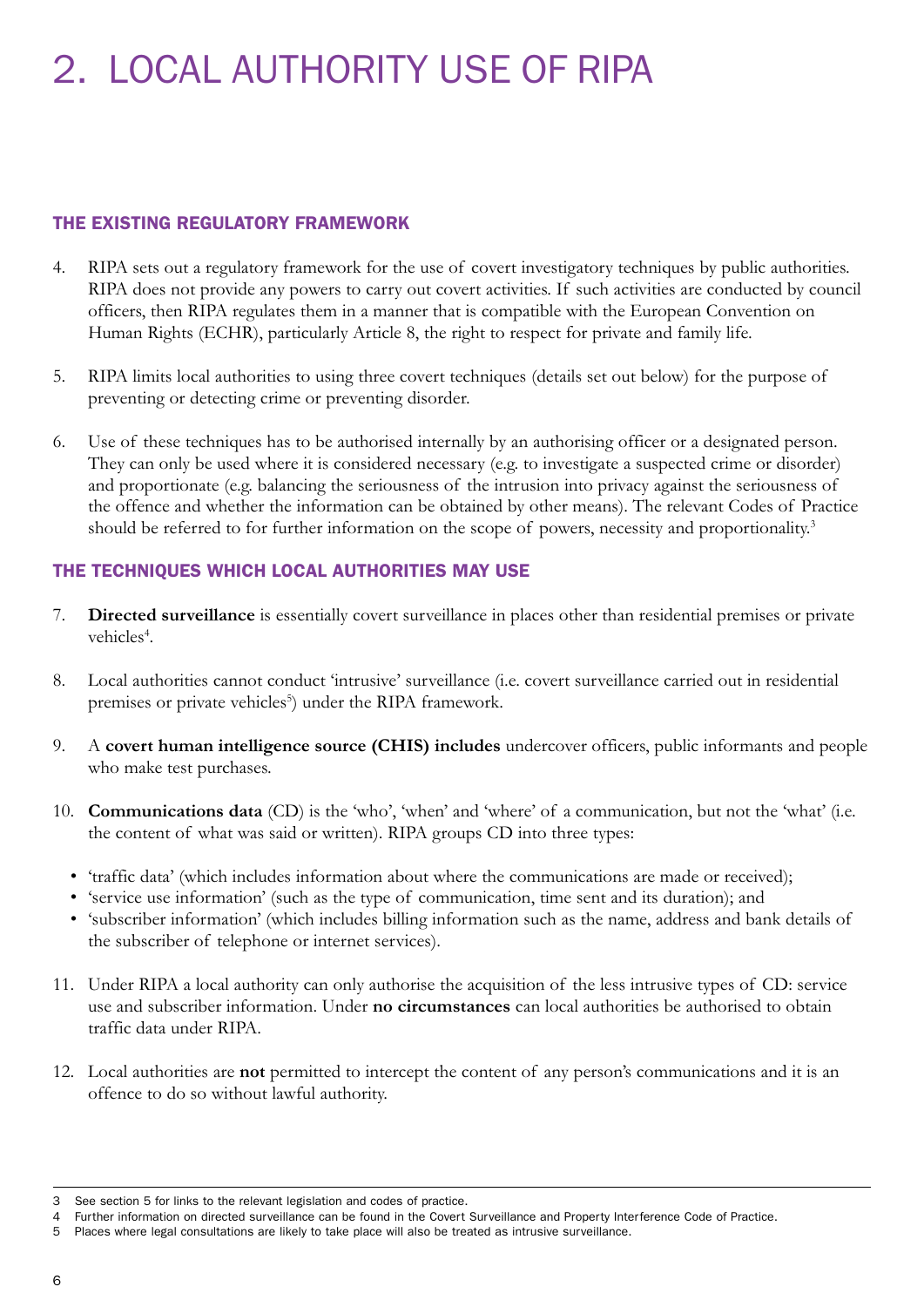#### RANK OF LOCAL AUTHORITY AUTHORISING OFFICERS/DESIGNATED PERSONS

- 13. Local authority authorising officers/designated persons will remain as designated by RIPA consolidating orders SI 2010 Nos.480 and 521:
	- · Director, Head of Service, Service Manager<sup>6</sup> or equivalent.
- 14. The authorisation of directed surveillance or use of a CHIS likely to obtain confidential information or the deployment of a juvenile or vulnerable person (by virtue of mental or other condition) as a CHIS requires authorisation by the most senior local authority officer – Head of Paid Service or, in his/her absence, the acting Head of Paid Service.
- 15. If there is any doubt regarding sufficiency of rank you should contact your Local Authority Monitoring Officer who will be able to advise you.

#### TIME LIMITS

- 16. The current time limits for an authorisation or notice will continue<sup>7</sup>. That is: 3 months for directed surveillance and 12 months for a CHIS (1 month if the CHIS is 18). Authorisations and notices for CD will be valid for a maximum of one month from the date the JP has approved the grant. This means that the conduct authorised should have been commenced or the notice served within that month.
- 17. A renewal must be authorised prior to the expiry of the original authorisation, but it runs from the expiry date and time of that original authorisation. Authorisations may be renewed more than once if still considered necessary and proportionate and approved by the JP.
- 18. Applications for renewals should not be made until shortly before the original authorisation period is due to expire but local authorities must take account of factors which may delay the renewal process (e.g. intervening weekends or the availability of the relevant local authority authorising officer and a JP to consider the application).

<sup>6</sup> For CD RIPA applications, the Local Government Group and the Interception of Communications Commissioner's Office have advised that a Principal Trading Standards Officer is not considered to be of sufficient seniority to act as the Designated Person.

See section 43 RIPA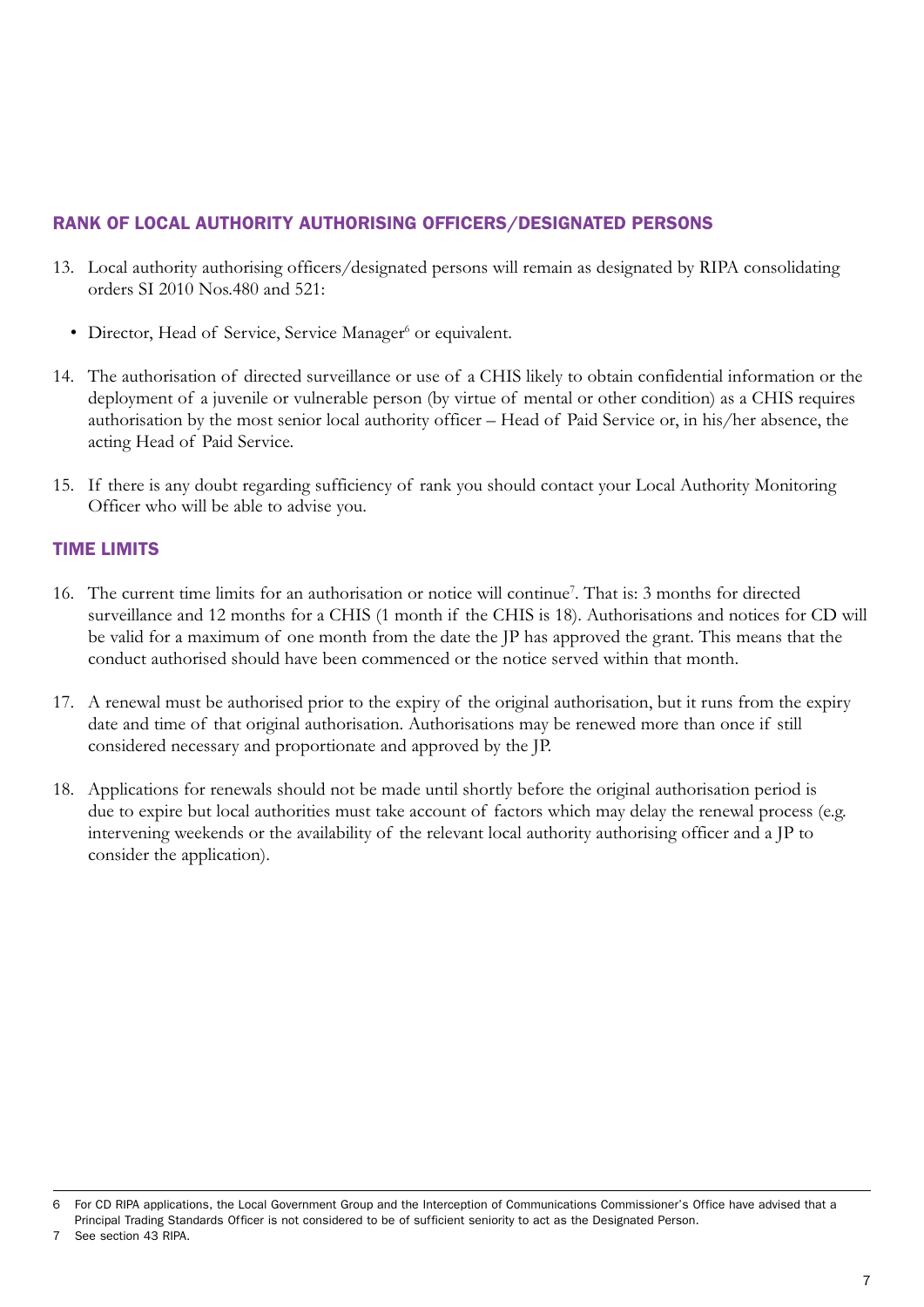### 3. DIRECTED SURVEILLANCE CRIME THRESHOLD

- 19. The crime threshold applies only to the authorisation of **directed surveillance** by local authorities under RIPA, not to the authorisation of local authority use of CHIS or their acquisition of CD. The threshold will come into effect on 1 November 2012.
- 20. The amendments to the 2010 Order have the following effect:
	- • Local authorities can only authorise use of directed surveillance under RIPA to prevent or detect criminal offences that are either punishable, whether on summary conviction or indictment, by a maximum term of at least 6 months' imprisonment **or** are related to the underage sale of alcohol and tobacco. The offences relating to the latter are in article 7A of the 2010 Order<sup>8</sup>.
	- • Local authorities **cannot** authorise directed surveillance for the purpose of preventing disorder unless this involves a criminal offence(s) punishable (whether on summary conviction or indictment) by a maximum term of at least 6 months' imprisonment.
	- • Local authorities may therefore continue to authorise use of directed surveillance in more serious cases as long as the other tests are met – i.e. that it is necessary and proportionate and where prior approval from a JP has been granted. Examples of cases where the offence being investigated attracts a maximum custodial sentence of six months or more could include more serious criminal damage, dangerous waste dumping and serious or serial benefit fraud.
	- • Local authorities may also continue to authorise the use of directed surveillance for the purpose of preventing or detecting specified criminal offences relating to the underage sale of alcohol and tobacco where the necessity and proportionality test is met and prior approval from a JP has been granted.
	- • A local authority **may not authorise** the use of directed surveillance under RIPA to investigate disorder that does not involve criminal offences or to investigate low-level offences which may include, for example, littering, dog control and fly-posting.
- 21. The change will affect authorisations or renewals which are granted on of after 1 November. It will not affect authorisations or renewals granted before that date.

#### IMPACT ON INVESTIGATIONS

- 22. At the start of an investigation, council officers will need to satisfy themselves that what they are investigating is a criminal offence. Directed surveillance is an invasive technique and at the point it is decided whether or not to authorise its use it must be clear that the threshold is met and that it is necessary and proportionate to use it.
- 23. During the course of an investigation the type and seriousness of offences may change. The option of authorising directed surveillance is dependent on the offence under investigation attracting a sentence of a maximum six months imprisonment or more or being related to the underage sale of alcohol and tobacco. Providing the offence under investigation is one which appears on the statute book with at least a maximum six months term of imprisonment or is related to the specific offences listed in the order concerning the underage sale of alcohol and tobacco an application can be made. However, if during the investigation it becomes clear that the activity being investigated does not amount to a criminal offence or that it would be a less serious offence that does not meet the threshold the use of directed surveillance should cease. If a directed surveillance authorisation is already in force it should be cancelled.

<sup>8</sup> See section 5 for links to the relevant legislation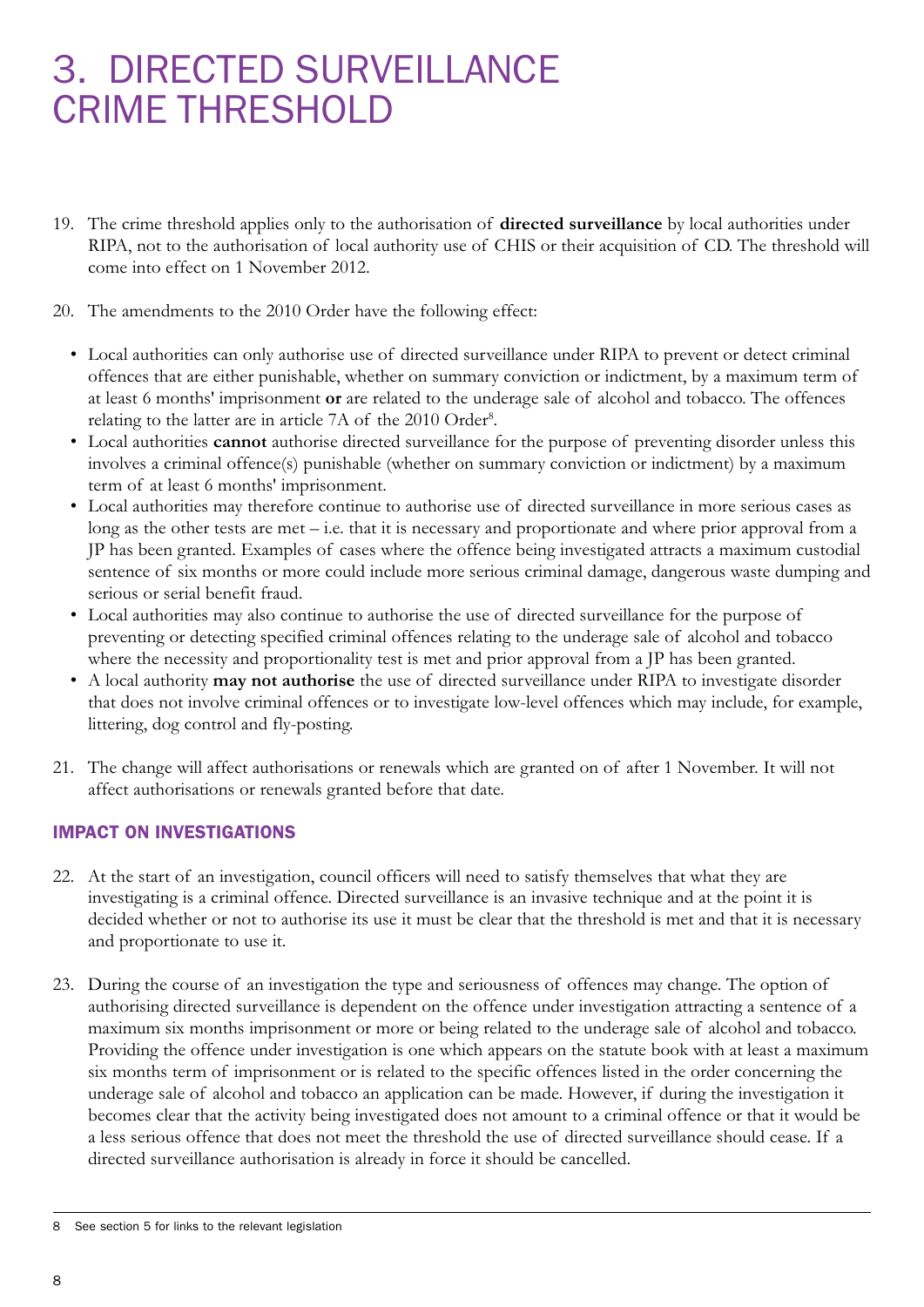- 24. Directed surveillance will be authorised against a specific offence which meets the threshold, and the type and the timing of the deployment of the surveillance will always reflect this. There may be cases where it is possible, with the same evidence obtained by the same deployment, to substantiate a variety of different charges, some of which fall below the threshold, it will be for the courts to decide whether to admit – and what weight to attach to – the evidence obtained in the lesser charges.
- 25. Local authorities will no longer be able to use directed surveillance in some cases where it was previously authorised. But this does not mean that it will not be possible to investigate these areas with a view to stopping offending behaviour. The statutory RIPA Code of Practice on covert surveillance makes it clear that routine patrols, observation at trouble 'hotspots', immediate response to events and overt use of CCTV are all techniques which do not require RIPA authorisation.<sup>9</sup>

9 See paragraphs 2.21-2.29 of the Covert Surveillance and Property Interference Code of Practice.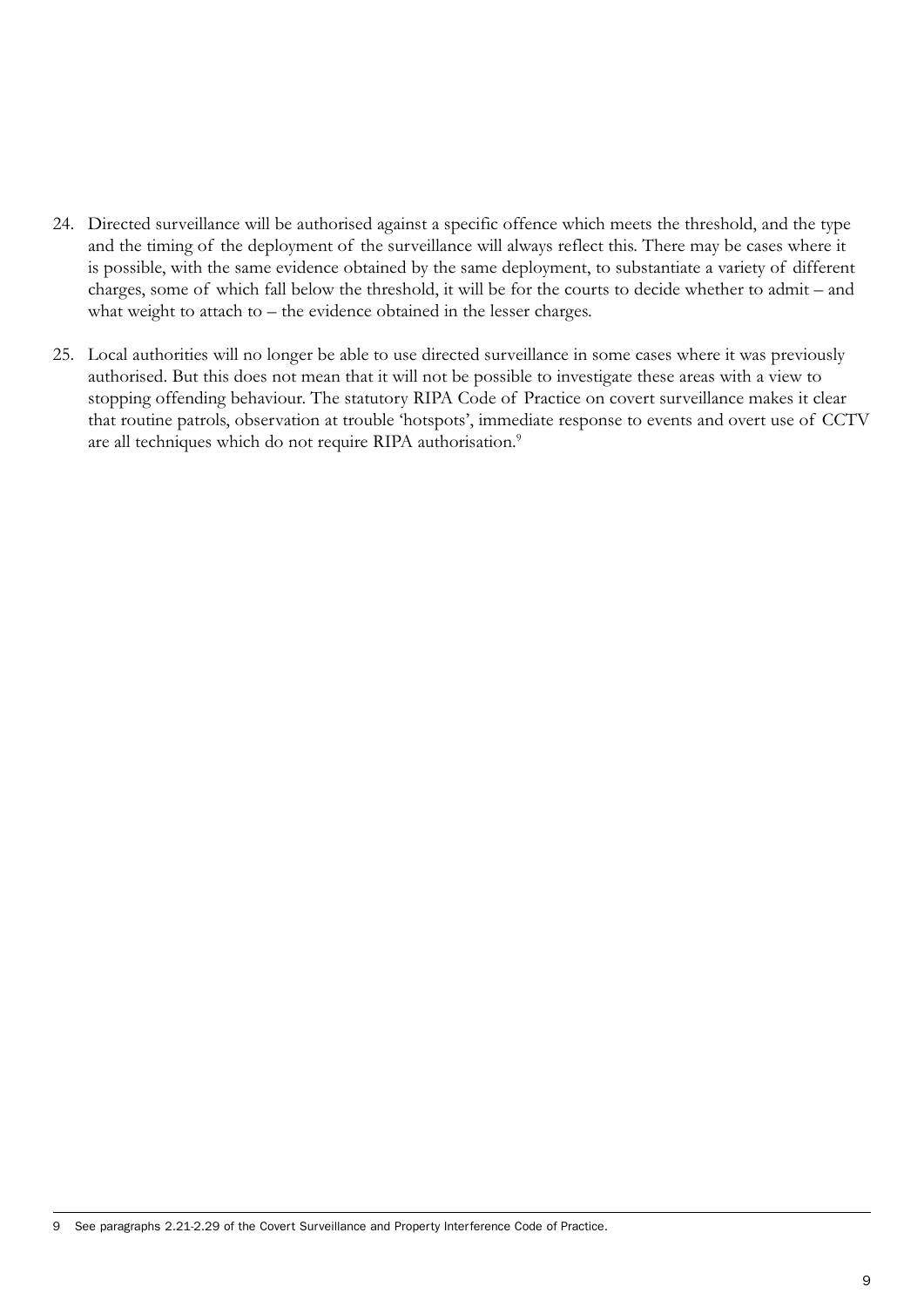# 4. JUDICIAL APPROVAL

#### WHAT THE CHANGES MEAN FOR LOCAL AUTHORITIES

- 26. From 1 November 2012, sections 37 and 38 of the Protection of Freedoms Act 2012 will commence. This will mean that a local authority who wishes to authorise the use of directed surveillance, acquisition of CD and use of a CHIS under RIPA will need to obtain an order approving the grant or renewal of an authorisation or notice from a JP (a District Judge or lay magistrate) before it can take effect. If the JP is satisfied that the statutory tests have been met and that the use of the technique is necessary and proportionate he/she will issue an order approving the grant or renewal for the use of the technique as described in the application.
- 27. The new judicial approval mechanism is in addition to the existing authorisation process under the relevant parts of RIPA as outlined in the Codes of Practice. The current local authority process of assessing necessity and proportionality, completing the RIPA authorisation/application form and seeking approval from an authorising officer/designated person will remain the same.
- 28. The inspection regimes of the independent RIPA oversight Commissioners will continue to apply to local authorities and the frequency and nature of their independent inspections of local authorities is not expected to change.
- 29. The judiciary is independent and it is not the role of the Commissioners to inspect the decision of the  $[**P**$ .<sup>10</sup> However the Commissioners will continue to have an important oversight role and will continue to inspect local authority use of RIPA. If the Commissioners identify an error in the authorisation process they will, as now, need to consider the best course of action. This may include asking the local authority to cancel the authorisation in question and, if appropriate, complete a new authorisation addressing their concerns which will need to be approved by the JP in the usual way. When an error is brought to the attention of a local authority they should cease the activity authorised.
- 30. The Commissioners will continue to advise local authorities of the procedures and training to adopt, on what is best practice and will continue to report to Parliament on relevant trends and findings.

#### PROCEDURE FOR APPLYING FOR JUDICIAL APPROVAL

#### Making the Application

31. The flowchart at Annex A outlines the procedure for applying for judicial approval. The application must be made by the public authority that has granted the authorisation $11$ . Following approval by the authorising officer/designated person the first stage of the process is for the local authority to contact Her Majesty's Courts and Tribunals Service (HMCTS) administration team at the magistrates' court to arrange a hearing.

<sup>10</sup> See section 62(2A) RIPA.

<sup>11</sup> Some local authorities may enter into arrangements to form a regional group with other local authorities but the group cannot itself make the application. Only local authority officers in local authorities described in SIs 2010 Nos.480 and 521 are able to authorise under RIPA.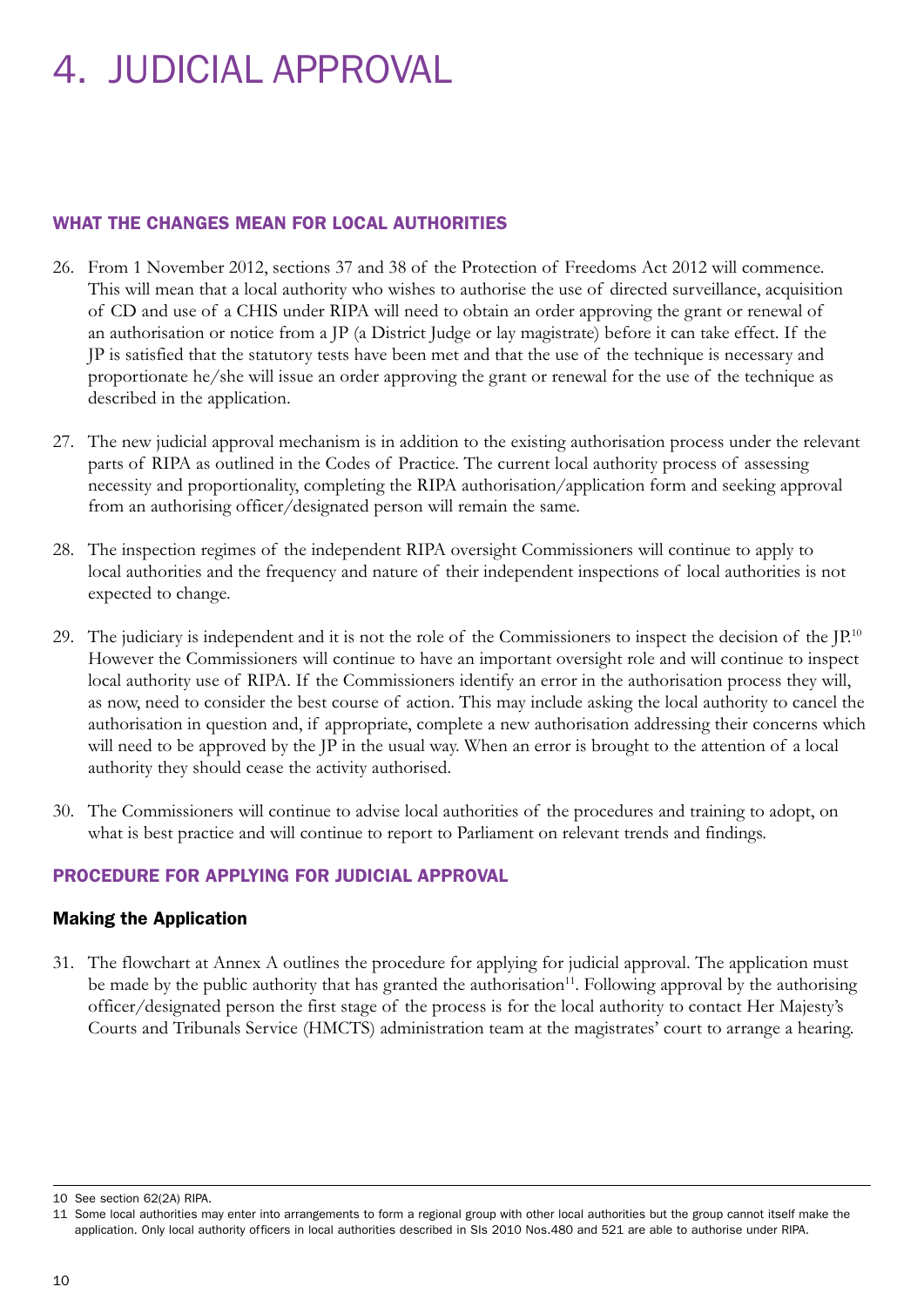- 32. The local authority will provide the JP with a copy of the original RIPA authorisation or notice and the supporting documents setting out the case. This forms the basis of the application to the JP and **should contain all information that is relied upon**. For communications data requests the RIPA authorisation or notice may seek to acquire consequential acquisition of specific subscriber information. The necessity and proportionality of acquiring consequential acquisition will be assessed by the JP as part of his consideration (see Annex C for considerations relating to CD authorisations and notices).
- 33. The original RIPA authorisation or notice should be shown to the JP but will be retained by the local authority so that it is available for inspection by the Commissioners' offices and in the event of any legal challenge or investigations by the Investigatory Powers Tribunal (IPT). The court may wish to take a copy.
- 34. In addition, the local authority will provide the JP with a partially completed judicial application/order form (at Annex B).
- 35. Although the local authority is required to provide a brief summary of the circumstances of the case on the judicial application form, this is supplementary to and does not replace the need to supply the original RIPA authorisation as well.
- 36. The order section of this form will be completed by the JP and will be the official record of the JP's decision. The local authority will need to obtain judicial approval for all initial RIPA authorisations/ applications **and renewals** and the local authority will need to retain a copy of the judicial application/ order form after it has been signed by the JP. There is no requirement for the JP to consider either cancellations or internal reviews.

#### Arranging a Hearing

- 37. It will be important for each local authority to establish contact with HMCTS administration at the magistrates' court. HMCTS administration will be the first point of contact for the local authority when seeking a JP approval. The local authority will inform HMCTS administration as soon as possible to request a hearing.
- 38. On the rare occasions where out of hours access to a JP is required then it will be for the local authority to make local arrangements with the relevant HMCTS legal staff. In these cases the local authority will need to provide two partially completed judicial application/order forms so that one can be retained by the JP. The local authority should provide the court with a copy of the signed judicial application/order form the next working day.
- 39. In most emergency situations where the police have power to act, then they are able to authorise activity under RIPA without prior JP approval. No RIPA authority is required in immediate response to events or situations where it is not reasonably practicable to obtain it (for instance when criminal activity is observed during routine duties and officers conceal themselves to observe what is happening).
- 40. Where renewals are timetabled to fall outside of court hours, for example during a holiday period, it is the local authority's responsibility to ensure that the renewal is completed ahead of the deadline. Out of hours procedures are for emergencies and should not be used because a renewal has not been processed in time.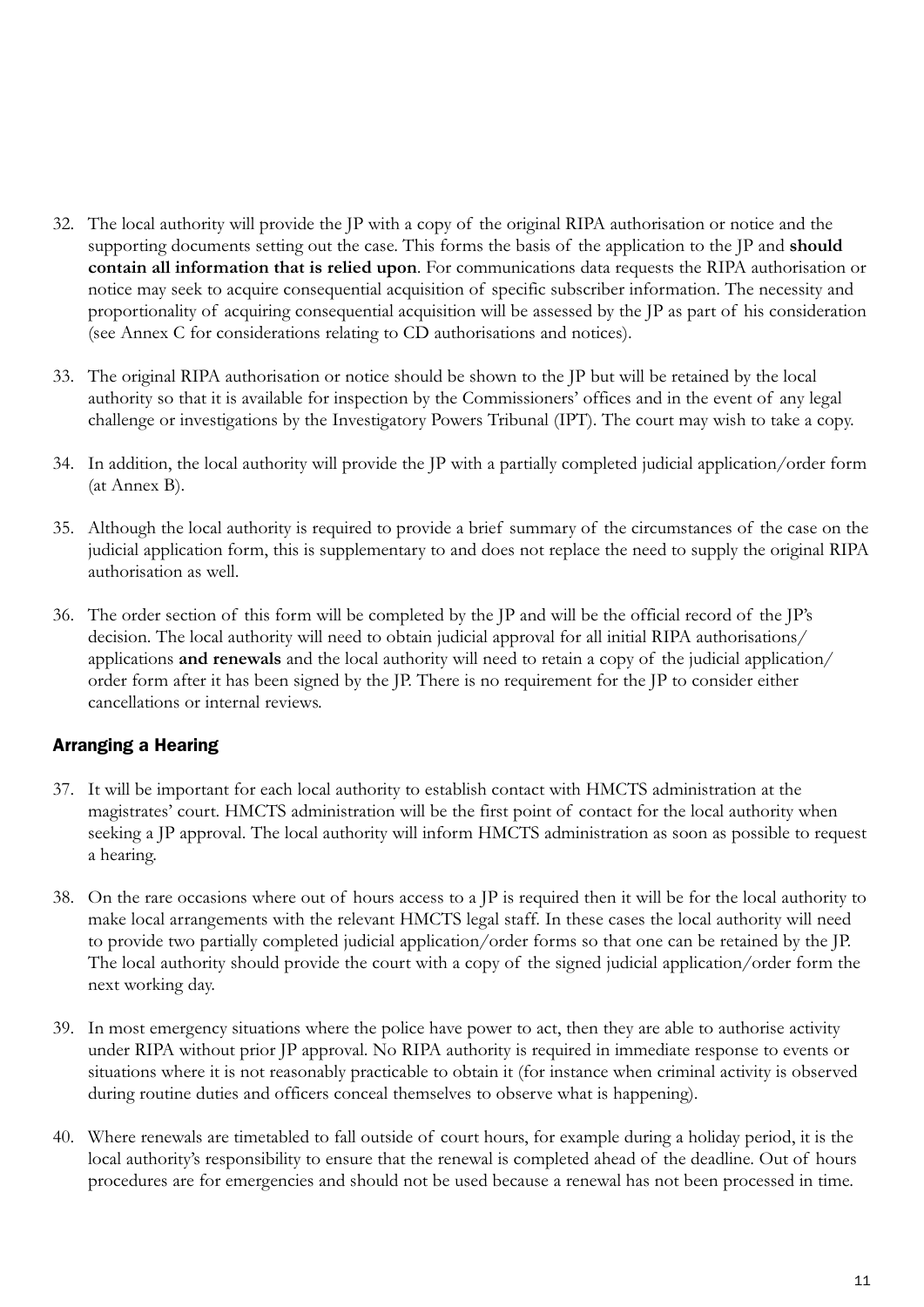#### Attending a Hearing

- 41. The hearing is a 'legal proceeding' and therefore local authority officers need to be formally designated to appear, be sworn in and present evidence or provide information as required by the JP.
- 42. The hearing will be in private and heard by a single JP who will read and consider the RIPA authorisation or notice and the judicial application/order form. He/she may have questions to clarify points or require additional reassurance on particular matters.
- 43. Local authorities will want to consider who is best able to answer the JP's questions on the policy and practice of conducting covert operations and detail of the case itself. It is envisaged that the case investigator will be able to fulfil this role. The investigator will know the most about the investigation and will have determined that use of a covert technique is required in order to progress a particular case. The local authority may consider it appropriate for the SPoC (single point of contact) to attend for applications for CD RIPA authorisations or notices (see Annex C for considerations relating to CD authorisations and notices). This does not, however, remove or reduce in any way the duty of the authorising officer to determine whether the tests of necessity and proportionality have been met. Similarly, it does not remove or reduce the need for the forms and supporting papers that the authorising officer has considered and which are provided to the JP to make the case (see paragraphs 47-48).
- 44. The usual procedure would be for local authority Standing Orders to designate certain officers, including SPoCs, for the purpose of presenting RIPA cases to JPs under section 223 of the Local Government Act 1972. A pool of suitable officers could be designated at the start of the year when the Orders are examined and adjusted as appropriate throughout the year.
- 45. It is not envisaged that the skills of legally trained personnel will be required to make the case to the JP and this would be likely to, unnecessarily, increase the costs of local authority applications.

#### Decision

46. The JP will consider whether he or she is satisfied that at the time the authorisation was granted or renewed or the notice was given or renewed, there were reasonable grounds for believing that the authorisation or notice was necessary and proportionate. They will also consider whether there continues to be reasonable grounds. In addition they must be satisfied that the person who granted the authorisation or gave the notice was an appropriate designated person within the local authority and the authorisation was made in accordance with any applicable legal restrictions, for example that the crime threshold for directed surveillance has been met.<sup>12</sup>

<sup>12</sup> Further information on these restrictions can be found in the Regulation of Investigatory Powers Act 2000: Consolidating Orders and Codes of Practice, SI 2012 No.1500 (The Regulation of Investigatory Powers (Directed Surveillance and Covert Human Intelligence Sources) (Amendment), SI 2000 No.2793 (The Regulation of Investigatory Powers (Juveniles) Order 2000) and the OSC Procedures and guidance manual, available to public authorities on request from the Office of Surveillance Commissioners.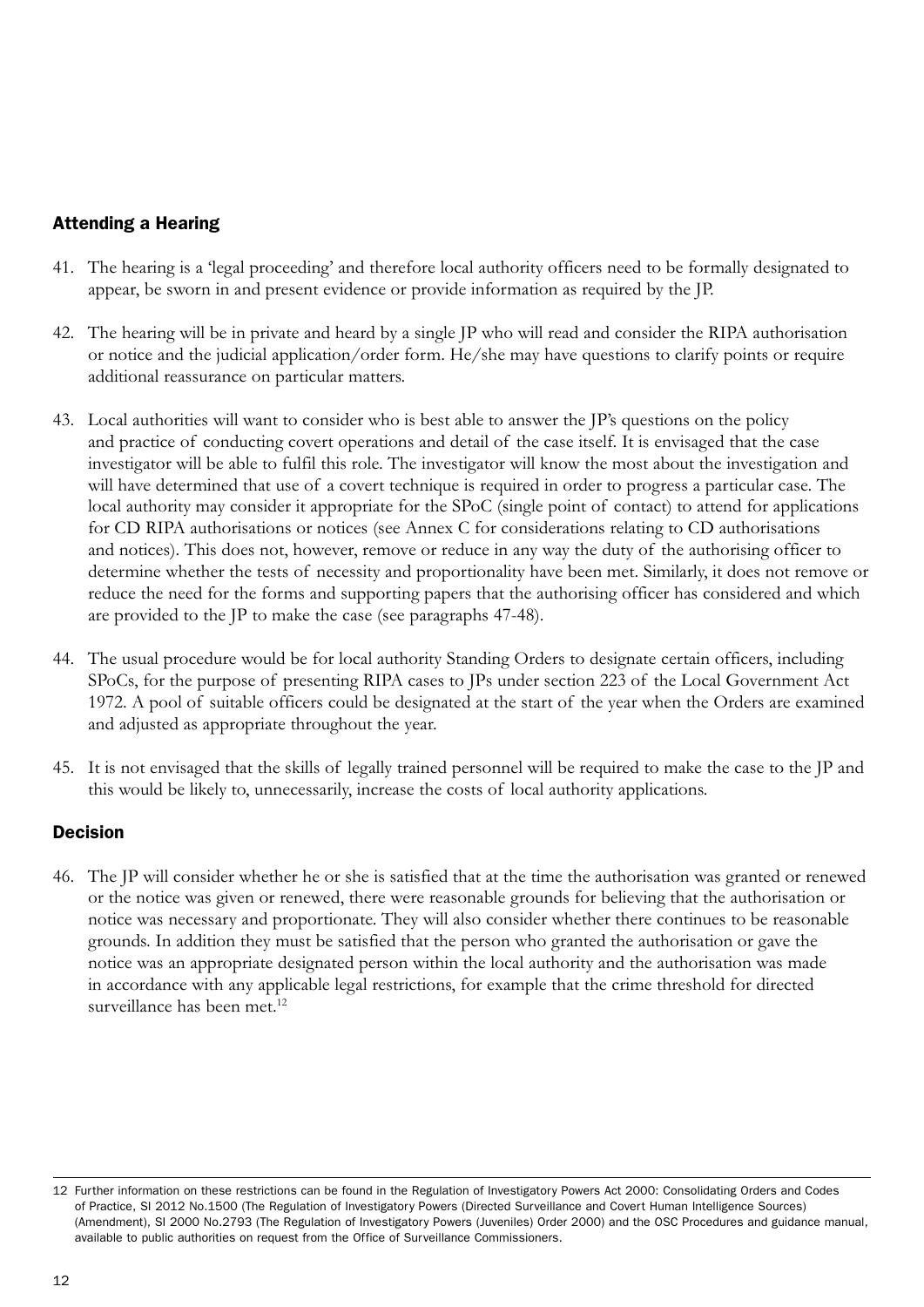- 47. **The forms and supporting papers must by themselves make the case. It is not sufficient for the local authority to provide oral evidence where this is not reflected or supported in the papers provided**. The JP may note on the form any additional information he or she has received during the course of the hearing but information fundamental to the case should not be submitted in this manner.
- 48. If more information is required to determine whether the authorisation or notice has met the tests then the JP will refuse the authorisation. If an application is refused the local authority should consider whether they can reapply, for example, if there was information to support the application which was available to the local authority, but not included in the papers provided at the hearing.
- 49. The JP will record his/her decision on the order section of the judicial application/order form. HMCTS administration will retain a copy of the local authority RIPA authorisation or notice and the judicial application/order form. This information will be retained securely. Magistrates' courts are not public authorities for the purposes of the Freedom of Information Act 2000.
- 50. The local authority will need to provide a copy of the order to the communications the SPoC (Single Point of Contact) for all CD requests. SPoCs must not acquire the CD requested, either via the CSP or automated systems until the JP has signed the order approving the grant.

#### **Outcomes**

51. Following their consideration of the case the JP will complete the order section of the judicial application/ order form (see form at Annex B) recording their decision. The various outcomes are detailed below and reflected on the flowchart at Annex A.

52. The JP may decide to  $13 -$ 

#### **• Approve the Grant or renewal of an authorisation or notice**

The grant or renewal of the RIPA authorisation or notice will then take effect and the local authority may proceed to use the technique in that particular case.

In relation to CD, the local authority will be responsible for providing a copy of the order to the SPoC.

#### **• Refuse to approve the grant or renewal of an authorisation or notice**

The RIPA authorisation or notice will not take effect and the local authority may **not** use the technique in that case.

Where an application has been refused the local authority may wish to consider the reasons for that refusal. For example, a technical error in the form may be remedied without the local authority going through the internal authorisation process again. The local authority may then wish to reapply for judicial approval once those steps have been taken.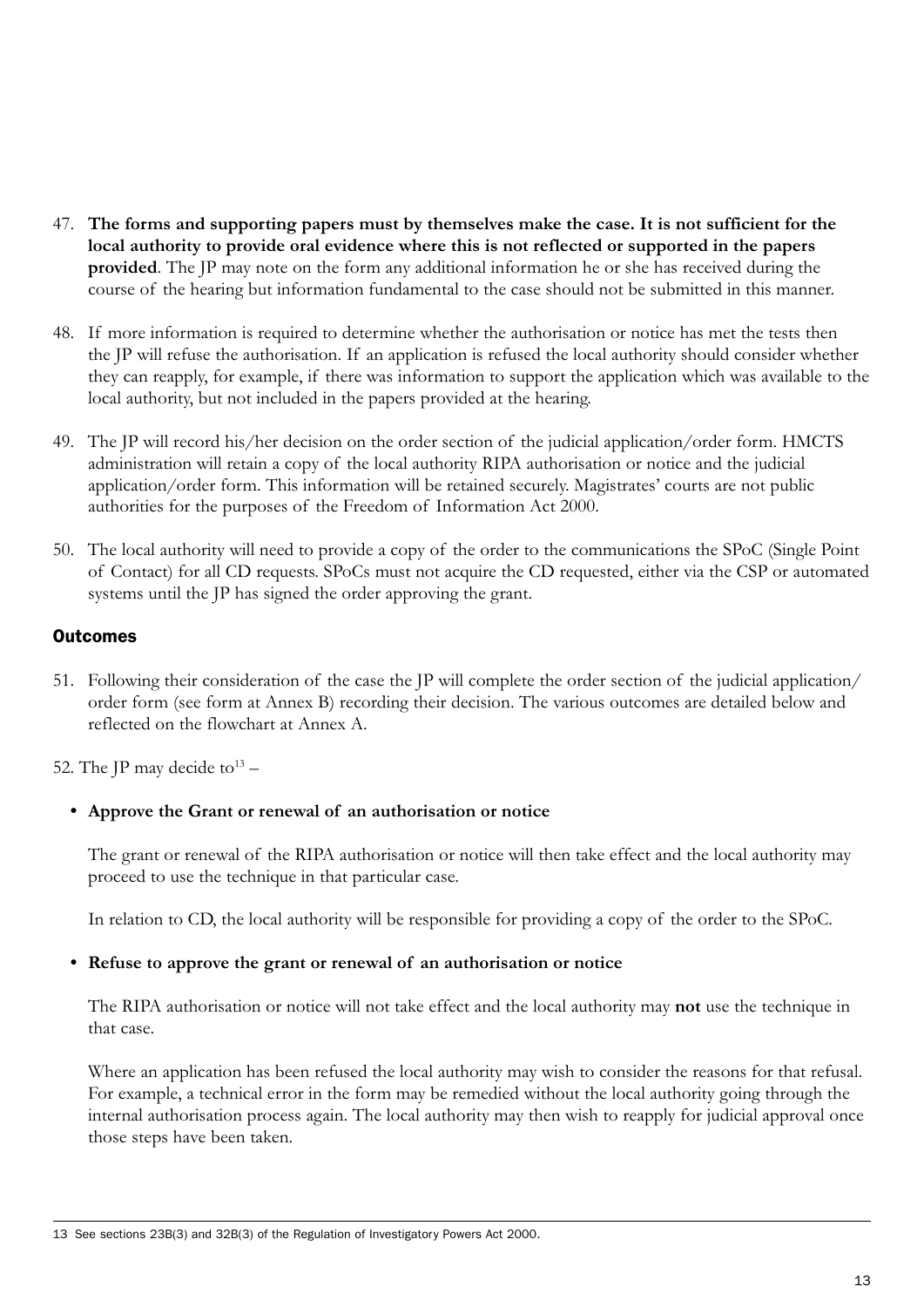#### **• Refuse to approve the grant or renewal and quash the authorisation or notice**

This applies where a magistrates' court refuses to approve the grant, giving or renewal of an authorisation or notice and decides to quash the original authorisation or notice.

The court must not exercise its power to quash that authorisation or notice unless the applicant has had at least 2 business days from the date of the refusal in which to make representations.

#### Complaints/Judicial Review

- 53. There is no complaint route for a judicial decision unless it was made in bad faith. Any complaints should be addressed to the Magistrates' Advisory Committee.
- 54. A local authority may only appeal a JP decision on a point of law by juidical review. If such a concern arises, the local authority should consult their legal advisers.
- 55. The IPT will continue to investigate complaints by individuals about the use of RIPA techniques by public bodies, including local authorities. If, following a complaint to them, the IPT does find fault with a RIPA authorisation or notice it has the power to quash the JP's order which approved the grant or renewal of the authorisation or notice.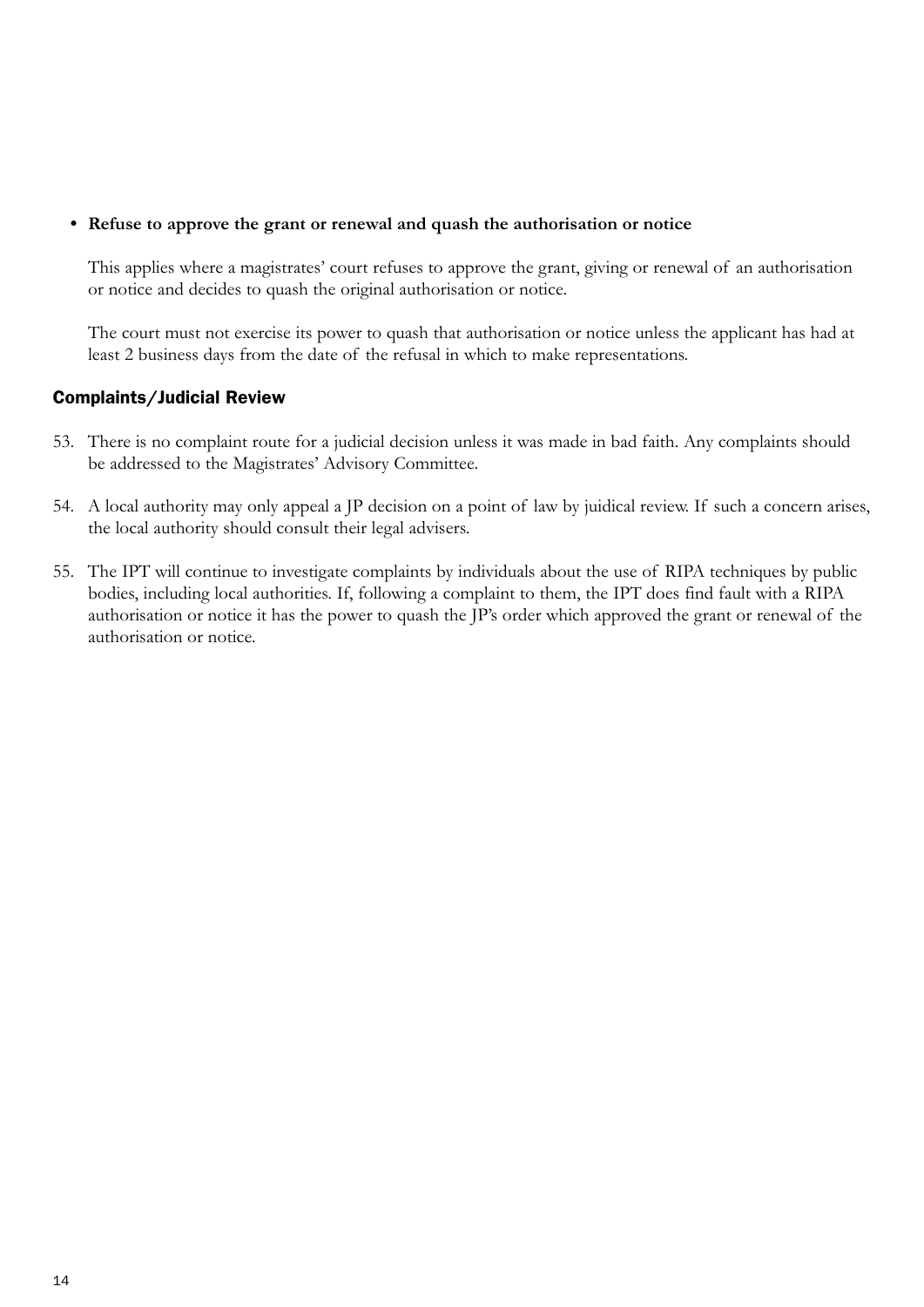## 5. OTHER SOURCES OF REFERENCE

- The Regulation of Investigatory Powers Act 2000 <http://www.legislation.gov.uk/ukpga/2000/23/contents>
- RIPA Explanatory Notes <http://www.legislation.gov.uk/ukpga/2000/23/notes/contents>
- RIPA statutory codes of practice

– Covert Surveillance and Property Interference <http://www.homeoffice.gov.uk/publications/counter-terrorism/ripa/forms/code-of-practice-covert> – Covert Human Intelligence Sources <http://www.homeoffice.gov.uk/publications/counter-terrorism/ripa/forms/code-of-practice-human-intel> – Acquisition & Disclosure of Communications Data <http://www.homeoffice.gov.uk/publications/counter-terrorism/ripa/forms/code-of-practice-acquisition>

- SI 2000 No.2793 (The Regulation of Investigatory Powers (Juveniles) Order 2000 <http://www.legislation.gov.uk/uksi/2000/2793/made>
- SI 2010 No.480 Regulation of Investigatory Powers (Communications Data) Order 2010 <http://www.legislation.gov.uk/uksi/2010/480/contents/made>
- SI 2010 N0.521 Regulation of Investigatory Powers (Directed Surveillance and Covert Human Intelligence Sources) Order 2010 <http://www.legislation.gov.uk/uksi/2010/9780111490365/contents>
- SI 2010 No.461 (The Regulation of Investigatory Powers (Extension of Authorisation Provisions: Legal Consultations) Order 2010 <http://www.legislation.gov.uk/uksi/2010/461/contents/made>
- SI 2012 No.1500 (The Regulation of Investigatory Powers (Directed Surveillance and Covert Human Intelligence Sources) (Amendment) Order 2012) <http://www.legislation.gov.uk/uksi/1500/contents>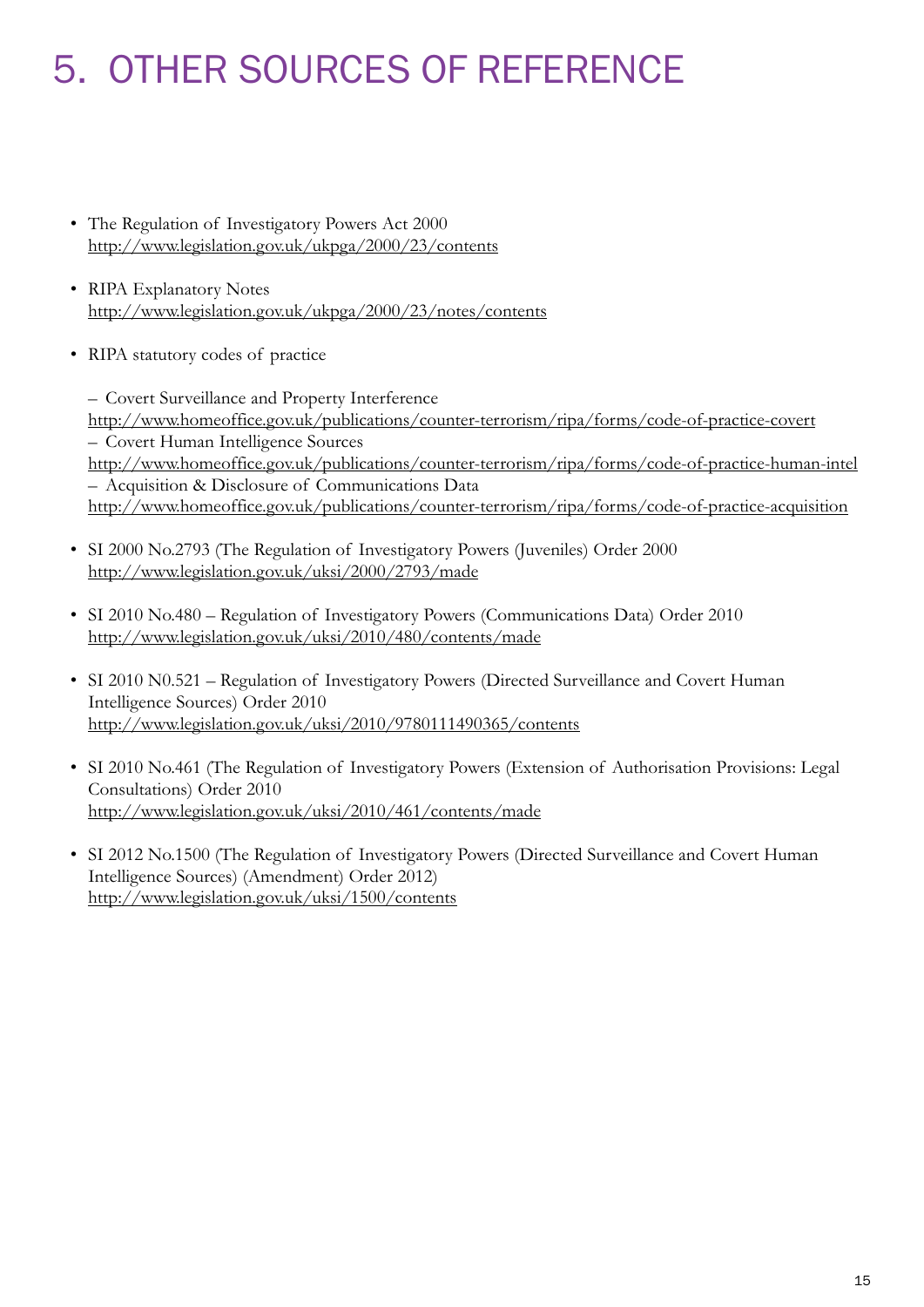## 6. HOME OFFICE POINT OF CONTACT

Further information is available on request from:

RIPA Team Home Office 5th Floor Peel Building 2 Marsham Street London SW1P 4DF Email: [commsdata@homeoffice.x.gsi.gov.uk](mailto:commsdata%40homeoffice.x.gsi.gov.uk?subject=)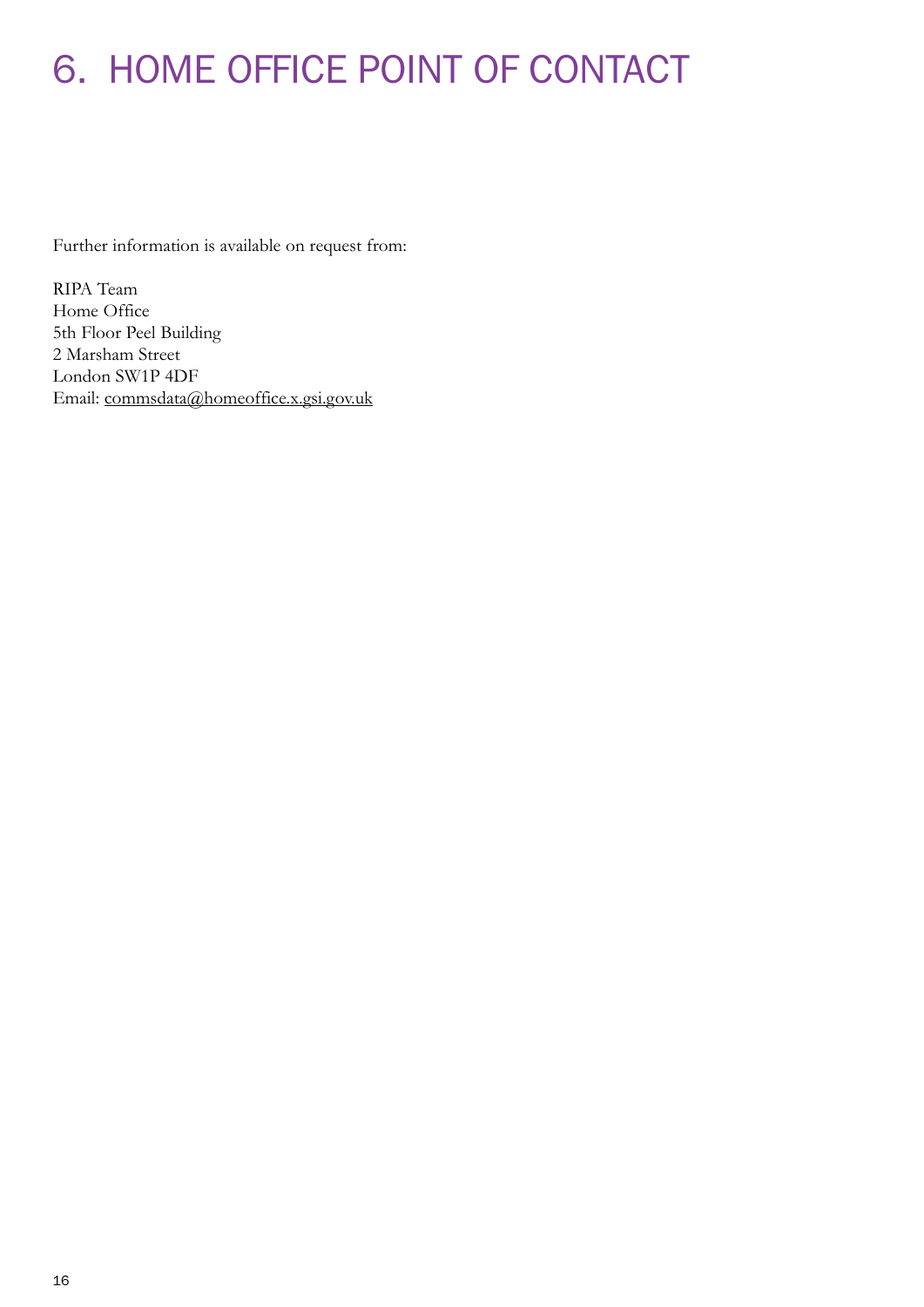## ANNEX A

#### LOCAL AUTHORITY PROCEDURE: APPLICATION TO A JUSTICE OF THE PEACE SEEKING AN ORDER TO APPROVE THE GRANT OF A RIPA AUTHORISATION OR NOTICE

Local authority investigator wants to use a RIPA technique (directed surveillance, CHIS (covert human intelligence source) or communications data).



Obtain signed order and retain original RIPA authorisation/notice. For CD authorisations or notices, local authority investigator to provide additional copy of judicial order to the SPoC. If out of hours, a copy of the signed order to be provided to the court the next working day.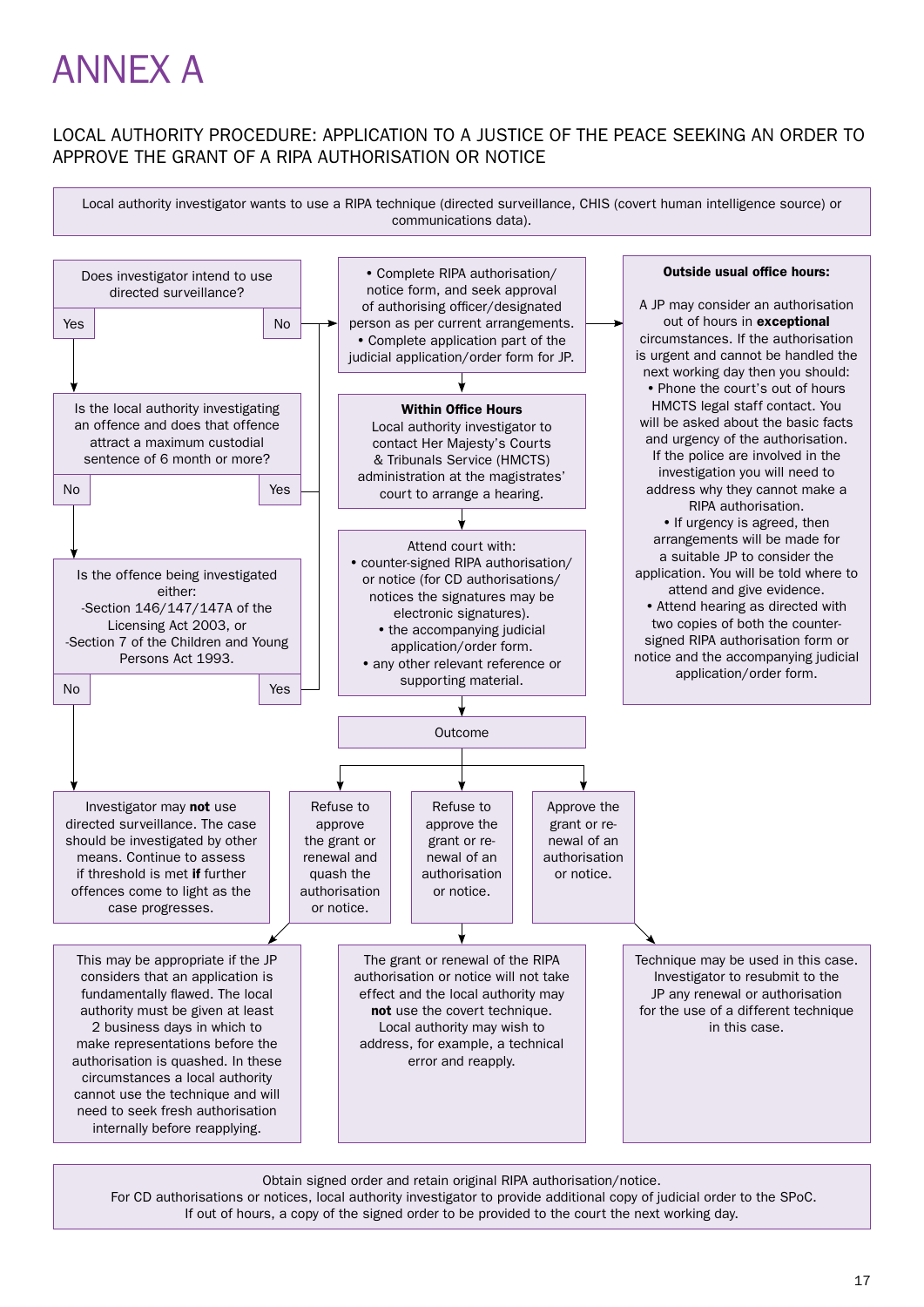### **ANNEX B**

Application for judicial approval for authorisation to obtain or disclose communications data, to use a covert human intelligence source or to conduct directed surveillance. Regulation of Investigatory Powers Act 2000 sections 23A, 23B, 32A, 32B.

| Covert technique requested: (tick one and specify details)                                                            |  |
|-----------------------------------------------------------------------------------------------------------------------|--|
| <b>Communications Data</b>                                                                                            |  |
| <b>Covert Human Intelligence Source</b>                                                                               |  |
| <b>Directed Surveillance</b>                                                                                          |  |
| Summary of details                                                                                                    |  |
|                                                                                                                       |  |
|                                                                                                                       |  |
|                                                                                                                       |  |
|                                                                                                                       |  |
|                                                                                                                       |  |
| Note: this application should be read in conjunction with the attached RIPA authorisation/RIPA application or notice. |  |
|                                                                                                                       |  |
|                                                                                                                       |  |
|                                                                                                                       |  |
|                                                                                                                       |  |
|                                                                                                                       |  |
|                                                                                                                       |  |
|                                                                                                                       |  |
|                                                                                                                       |  |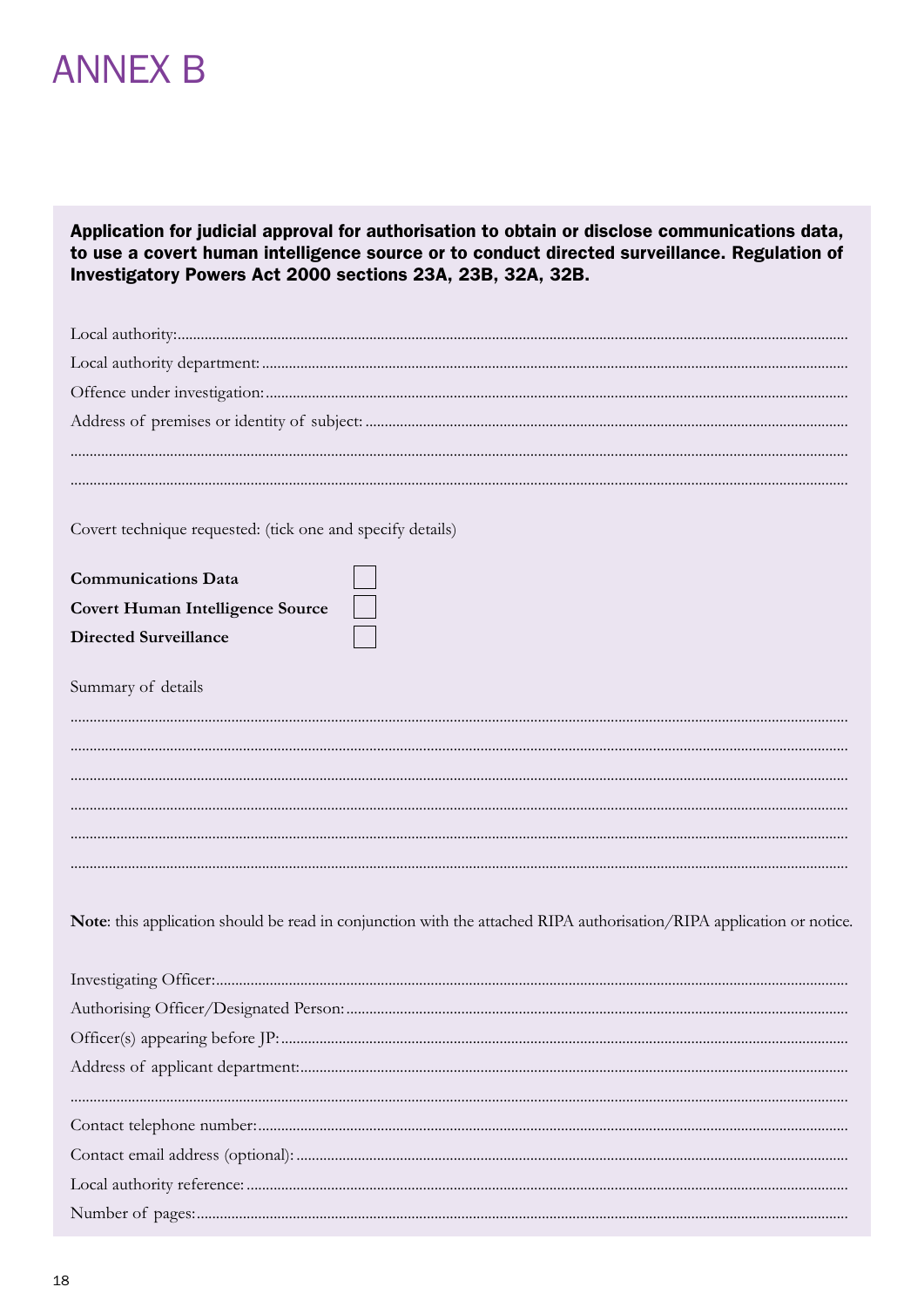| Order made on an application for judicial approval for authorisation to obtain or disclose<br>communications data, to use a covert human intelligence source or to conduct directed<br>surveillance. Regulation of Investigatory Powers Act 2000 sections 23A, 23B, 32A, 32B. |
|-------------------------------------------------------------------------------------------------------------------------------------------------------------------------------------------------------------------------------------------------------------------------------|
|                                                                                                                                                                                                                                                                               |
| Having considered the application, I (tick one):                                                                                                                                                                                                                              |
| am satisfied that there are reasonable grounds for believing that the requirements of the Act were satisfied<br>and remain satisfied, and that the relevant conditions are satisfied and I therefore approve the grant or<br>renewal of the authorisation/notice.             |
| refuse to approve the grant or renewal of the authorisation/notice.                                                                                                                                                                                                           |
| refuse to approve the grant or renewal and quash the authorisation/notice.                                                                                                                                                                                                    |
| <b>Notes</b>                                                                                                                                                                                                                                                                  |
|                                                                                                                                                                                                                                                                               |
|                                                                                                                                                                                                                                                                               |
|                                                                                                                                                                                                                                                                               |
|                                                                                                                                                                                                                                                                               |
|                                                                                                                                                                                                                                                                               |
| Reasons                                                                                                                                                                                                                                                                       |
|                                                                                                                                                                                                                                                                               |
|                                                                                                                                                                                                                                                                               |
|                                                                                                                                                                                                                                                                               |
|                                                                                                                                                                                                                                                                               |
|                                                                                                                                                                                                                                                                               |
| Signed:                                                                                                                                                                                                                                                                       |
| Date:                                                                                                                                                                                                                                                                         |
| Time:                                                                                                                                                                                                                                                                         |
| Full name:                                                                                                                                                                                                                                                                    |
| Address of magistrates' court:                                                                                                                                                                                                                                                |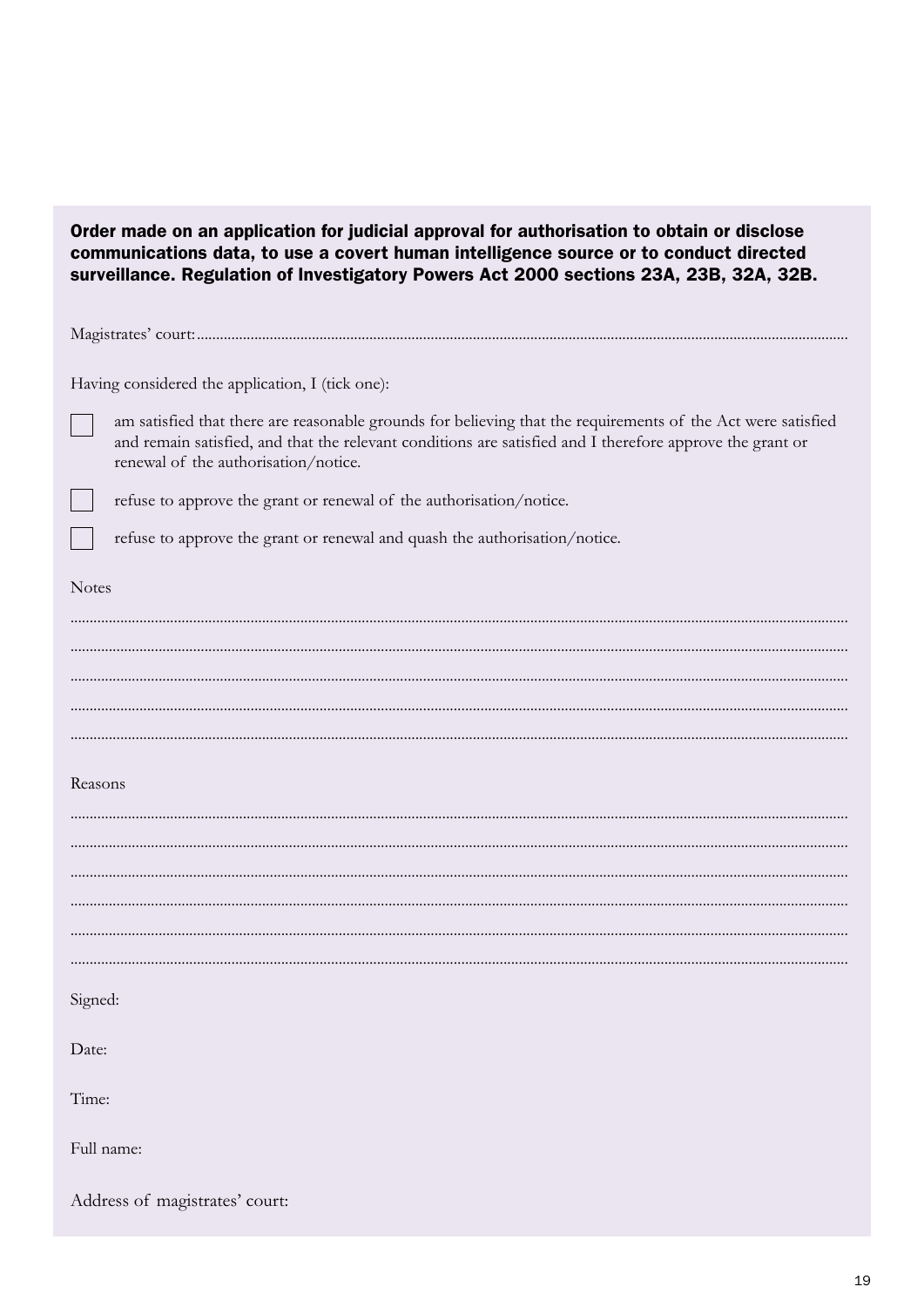#### COMMUNICATIONS DATA (CD) RIPA AUTHORISATIONS OR NOTICES

#### Single Point of Contact (SPoC)

- 1. For CD requests, a Single Point of Contact (SPoC) undertakes the practical facilitation with the communications service provider (CSP) in order to obtain the CD requested. They will have received training specifically to facilitate lawful acquisition of CD and effective co-operation between the local authority and communications service providers.
- 2. Local authorities unable to call upon the services of an accredited SPoC should not undertake the acquisition of CD.
- 3. For CD requests the Home Office envisages that the local authority may also choose to authorise, under section 223 of the Local Government Act, their SPoC in order that they may appear in front of the JP. In cases where the type of CD or its retrieval is technically complex and the JP wants to satisfy him/herself that the CD sought meets the test, then the SPoC may be best placed to explain the technical aspects.
- 4. Following the hearing the SPoC may aquire the data. SPoCs must not acquire the data via a CSP or using automated systems until after the JP has signed the order approving the grant. The one month time limit will commence from the date of the JPs signature giving approval.

#### The National Anti Fraud Network (NAFN)

- 5. The National Anti-Fraud Network provides a SPoC service to local authorities, precluding each authority from the requirement to maintain their own trained staff and allowing NAFN to act as a source of expertise. Local authorities using the NAFN SPoC service will still be responsible for submitting any applications to the JP and a designated person in the local authority is still required to scrutinise and approve any applications. The accredited SPoCs at NAFN will examine the applications independently and provide advice to applicants and designated persons to ensure the local authority acts in an informed and lawful manner.
- 6. The local authority investigator (i.e. the applicant) will then submit the relevant judicial application/order form, the RIPA application (authorisation or notice) and any supporting material to the JP. As above, following a private hearing, the JP will complete the order section of the judicial application/order form, reflecting their decision. The local authority investigator will then upload a copy of this order to the NAFN SPOC.
- 7. The NAFN SPoC will then acquire the CD on behalf of the local authority in an efficient and effective manner.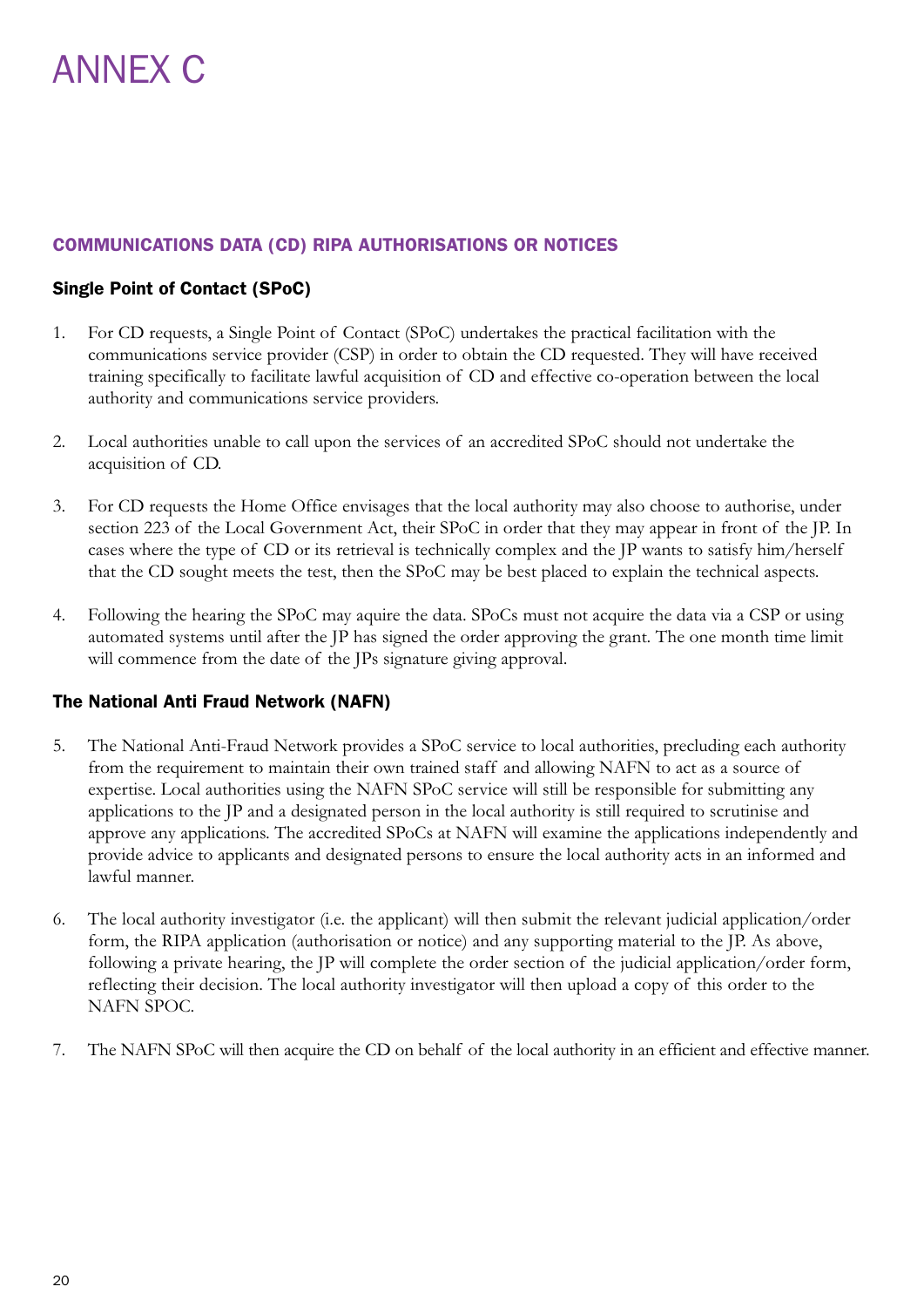#### Consequential Acquisition

- 8. Section 3.31 of the Code of Practice for the Acquisition and Disclosure of CD outlines that a designated person may, at the time of granting an authorisation or notice for service usage data, also authorise the consequential acquisition of specific subscriber information. The designated person may only do so to the extent where it is necessary and proportionate. The consequential acquisition may only be for subscriber data, not traffic data, which local authorities may not acquire nor service usage data. Where a SPoC has been authorised to engage in conduct to obtain details of a person to whom a service has been provided and concludes that data is held by a CSP from which it cannot be acquired directly, the SPoC may provide the CSP with details of the authorisation granted by the designated person in order to seek disclosure of the required data<sup>14</sup>.
- 9. In cases where an authorisation or notice seeks to acquire consequential acquisition of specific subscriber information the JP will assess this as part of his/her consideration. The local authority investigator should be prepared to explain to the JP the reasoning behind the request for consequential acquisition and be able to show how it meets the necessity and proportionality tests.
- 10. In cases where consequential acquisition is approved, but where a notice is required (which must specify the name of the CSP to whom it is given, and be signed by the designated person), a further grant of a notice will be required. This is a new legal instrument and therefore will require further approval to the designated person and the JP, despite authority for the human rights interference having already been given.